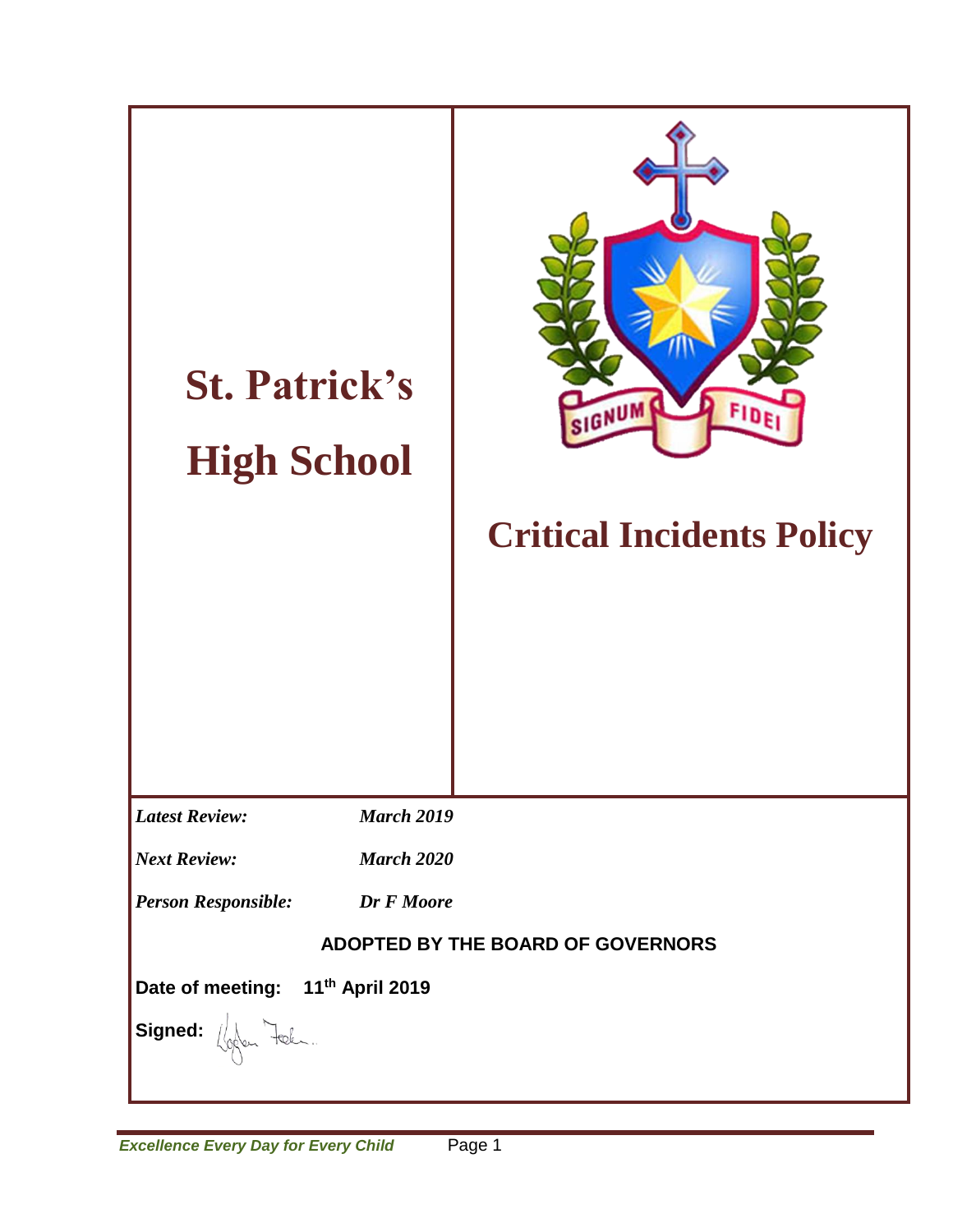# **Mission Statement**

*As a Catholic School in partnership with parents and the community, the school seeks to provide children of all abilities with a secure, caring, stimulating and happy environment where high values of work, personal integrity and learning can be achieved and where all pupils are encouraged to develop their talents and character and to contribute positively to home, school, church and society.*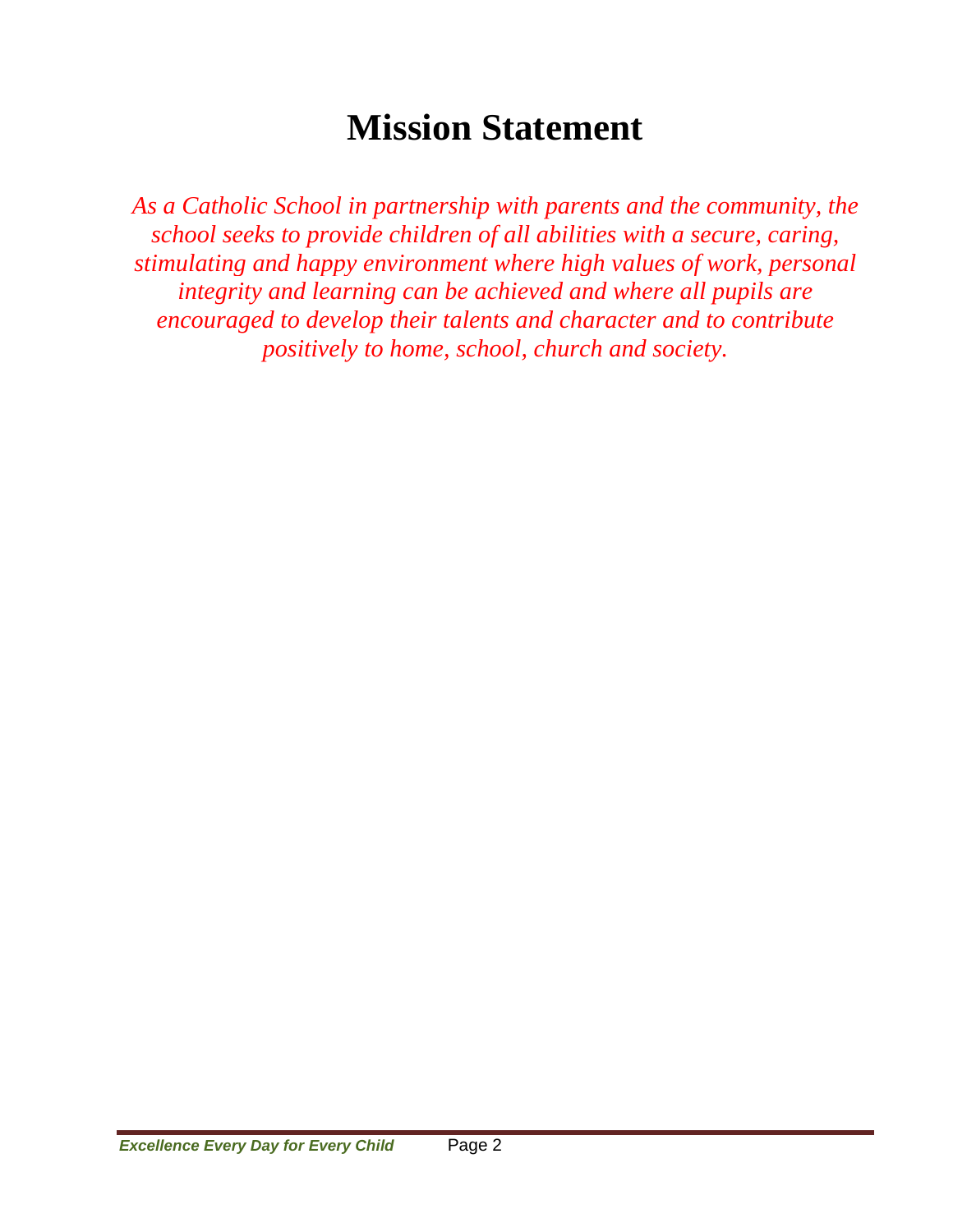# **Table of Contents**

|            | Rationale                                                      |    |
|------------|----------------------------------------------------------------|----|
| 1.1        | Aims                                                           |    |
| 2.         | <b>Critical Incidents Management</b>                           |    |
| 2.1        | <b>Critical Incidents Prevention</b>                           |    |
| 2.2        | <b>Critical Incidents Action</b>                               | 6  |
| 2.3        | <b>Post Critical Incidents Activities</b>                      | 6  |
| 3.         | St Patrick's High School Critical Incident Management Plan and |    |
|            | Strategy                                                       |    |
| -4.        | <b>Policy Consultation and Review</b>                          | 21 |
| Appendices | <b>Critical Incident Management Plan Record Book</b>           |    |
|            |                                                                |    |

**Acronyms used in this policy:**

| <b>CIMP</b>    | <b>Critical Incident Management Plan</b>       |
|----------------|------------------------------------------------|
| <b>CIMT</b>    | <b>Critical Incident Management Team</b>       |
| EA             | <b>Education Authority</b>                     |
| <b>EA CIRT</b> | <b>Education Authority Response Team</b>       |
| <b>CCMS</b>    | <b>Catholic Council for Maintained Schools</b> |
| <b>SLT</b>     | <b>Senior Leadership Team</b>                  |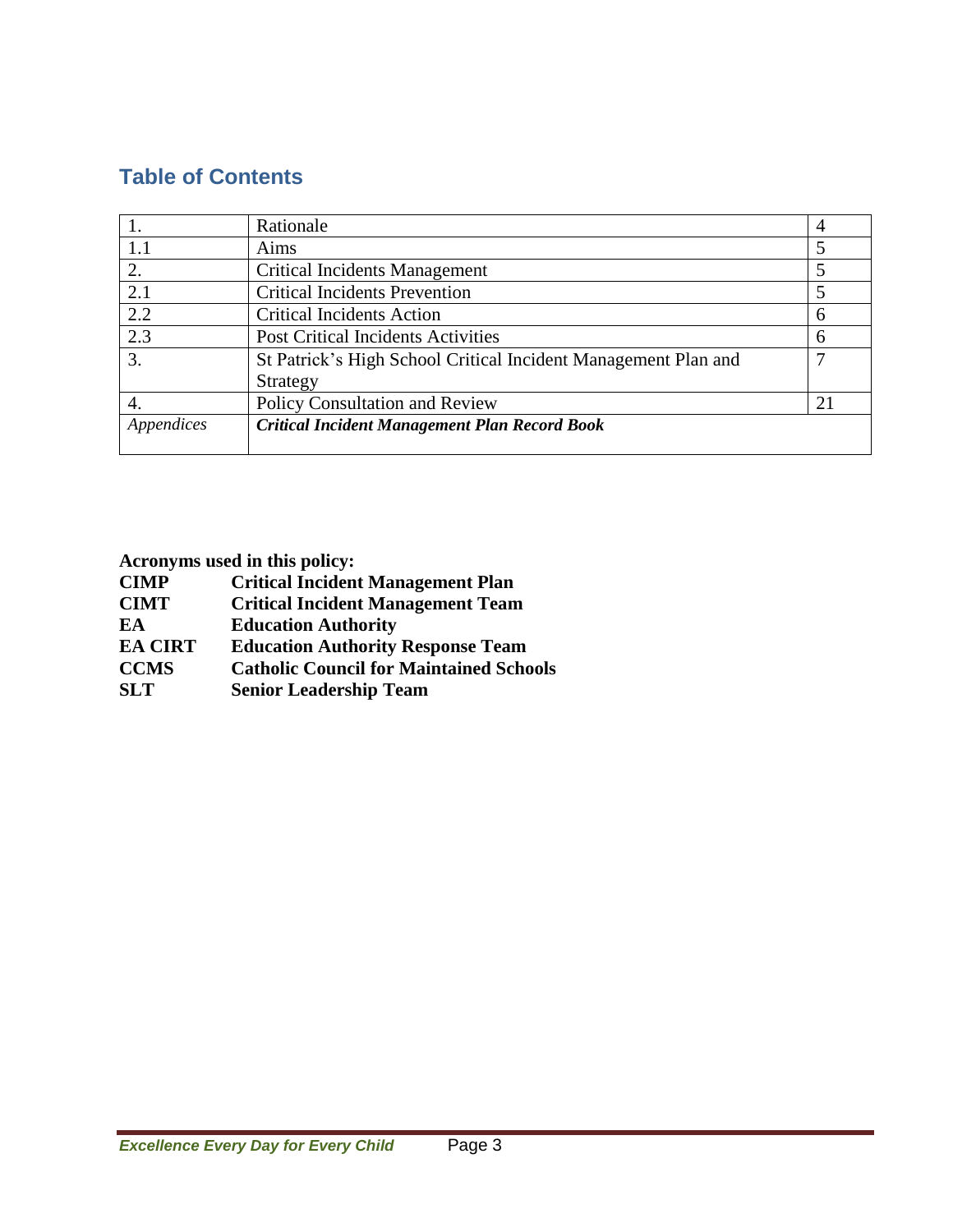# **CRITICAL INCIDENT POLICY**

# **1. Rationale**

While every effort will be made to avoid the occurrence of emergencies by striving to ensure that staff and pupils adhere to school policies and procedures on Health and Safety, critical incidents may occur in any school. By its very definition, a critical incident is one that has not been foreseen. The nature of the incident may affect pupils/parents and/or staff and governors; it may relate directly to the safety of the school premises; it may involve an incident away from the school.

*A critical incident can be defined as any sudden and unexpected incident or sequence of events which causes trauma within a school community and which could overwhelm its normal coping mechanism.*

*(DENI 'A Guide to Managing Critical Incidents in Schools', Para 2: 2014)*

The Critical Incident may affect students, staff, parents and governors, may relate directly to the safety of the school community or may involve an incident beyond the school premises. A Critical Incident is therefore an emergency affecting pupils, personnel or property, requiring immediate responsive action.

As this may be beyond what could be reasonably expected from the school's own management team during the day to day running of the school, external support and advice may be required.

The Board of Governors and staff of St Patrick's High School Keady have drawn up a Critical Incident Management Plan (CIMP) and established a Critical Incidents Management Team (CIMT) to steer the development and implementation of the plan. The Critical Incident Management Team will meet on a termly basis to discuss the Plan and ensure that it is fit for purpose including considering the recent experiences of other schools. Key contact details should always be reviewed on a termly basis. There must be a formal review of the Critical Incident Management Plan annually Examples of critical incidents could include:

- The death of a member of the school community through sudden death, accident, terminal illness or suicide;
- An accident involving pupils or staff on or off the school premises;
- A physical attack on staff member(s) or student(s) or intrusion into the school;
- Abduction of a pupil;
- Disappearance of a pupil or member of staff;
- Hostage situation;
- Serious damage to the school building/property through fire, flood, vandalism etc;
- Groups of students and staff who witness sudden death, severe injury or disaster on school premises, whilst traveling to or from school, or on school excursions;
- Major vandalism or damage of school property e.g. fire, natural or community disaster;
- Unusual or unfavourable media attention;
- Possible student reaction to critical incident;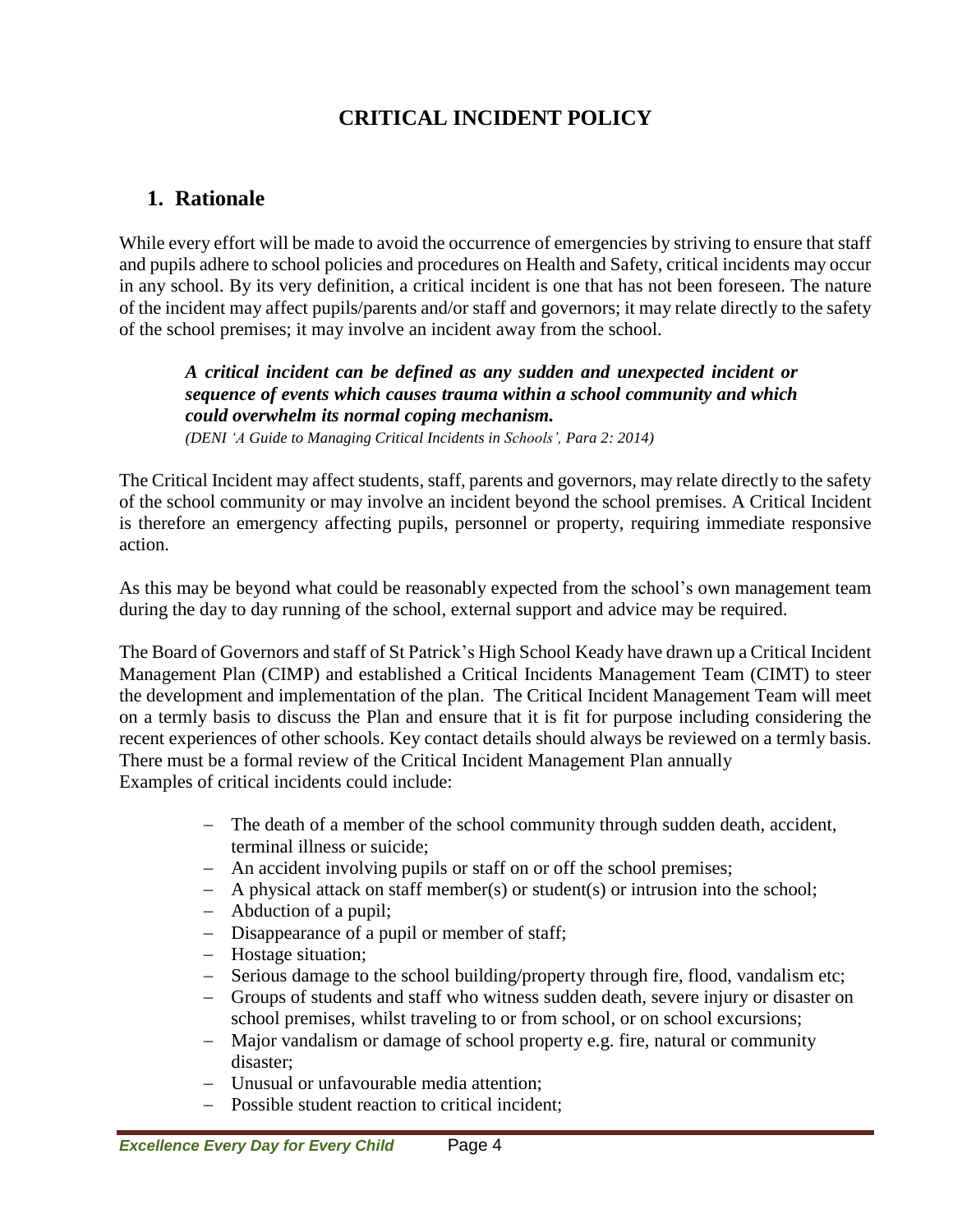- An accident/tragedy in the wider community;
- Immediate evacuation of the school with no likelihood of return for a number of hours;
- Disturbance during the examination period.

The effects of a critical incident on a pupil or staff member can be wide-ranging and can impinge upon his or her family, particularly if the pupil is close to those at the centre of the crisis or the incident. A critical incident can also impact on the wider community including pupils and staff from other schools.

Clarity of thought and purpose may be difficult to attain in the face of immediate responsive action. Therefore, this policy sets out the precise procedures to be followed to manage the aftermath of a critical incident.

# **1.1Aims of the Critical Incident Management Strategy**

- $-$  To recognise which incidents may be critical to the school community;<br> $-$  To respond to a critical incident in an informed manner
- To respond to a critical incident in an informed manner.
- Create a positive, open, communicative climate where the needs of staff and pupils are met in critical incident situations;
- To create a safe school environment whereby the physical, social and psychological health of pupils and staff is prioritised thus ensuring that the welfare of pupils and staff is recognised as paramount;
- To enable the school to respond sensitively yet effectively and consistently to a critical incident;
- To have in place a Critical Incident Management Team, the membership of which is known to all concerned;
- To have in place a Critical Incident Management Plan, the content of which is understood by all concerned;
- To outline, monitor and review the management plans for dealing with different emergencies
- To offer sensitive, non-intrusive support in the short and medium term to all those affected directly or indirectly by what has happened;
- To promote active coping skills within the curriculum;
- To establish positive working relationships and dialogue with outside agencies, thus enabling full and effective collaboration in the event of a critical incident.;
- To maintain the normal running of any parts of the school that are not affected;
- To return the whole school to normal as soon as possible;
- To have at hand a register of all relevant contact details, including those of relevant outside agencies.

# **2. Critical Incident Management**

Critical Incident Management can be divided into three main sections:

## **2.1 Critical Incident Prevention**

- Assess the school's vulnerability to a critical incident situation.
- Establish a school critical incident response team to review procedures and to establish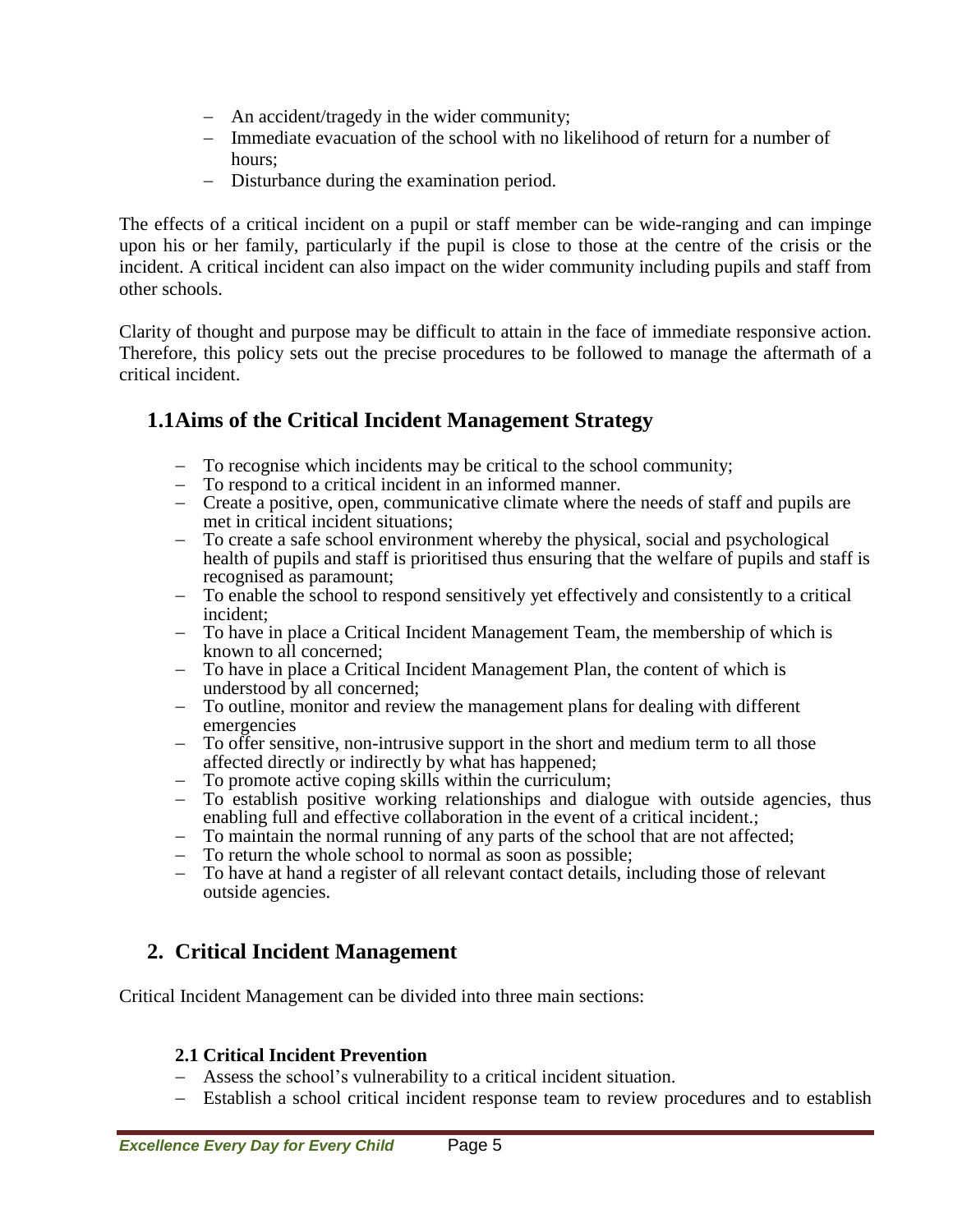strategies for coping with a critical incident.

- Develop plans to manage critical incident/s.
- Review plans with staff members.

### **2.2 Critical Incident Action**

Attempt to define the type and extent of the critical incident as soon as possible.

- Key tasks will include
- Responding to any inevitable risk or threat e.g. evacuation or first aid
- Notifying emergency services or other relevant authorities
- Mobilising the *Critical Incident Management Team*
- Agreeing the school routine for that day
- $-$  Informing staff
- Establishing a dedicated telephone line
- Setting up recovery/designated room
- Informing pupils and parents
- $P$  Preparing /adapting media statement
- Assessing the initial impact of the critical incident on staff and pupils
- Follow established critical incident planning guidelines.
- Communicate accurately, in a timely fashion and on an ongoing basis.
- Critical incident team members will be relieved of their normal school duties to focus on the incident.

## **2.3 Post Critical Incident Activities**

- Evaluate the actual cause of the critical incident and take necessary steps to prevent a recurrence.
- Provide support to those affected by the critical incident.
- Re-evaluate the situation with staff, pupils, Board of Governors, community representatives to check if further interventions are required.
- Document the incident and strategies used to deal with the crisis.
- Evaluate the entire process and procedures used to determine if modifications are needed in the event of a similar crisis.

To ensure St Patrick's High School is ready to respond and manage any Critical Incident, we have:

- Agreed a *Critical Incident Management Strategy;*
- Identified a *Critical Incident Management Team* and;
- Developed a *Critical Incident Management Plan*.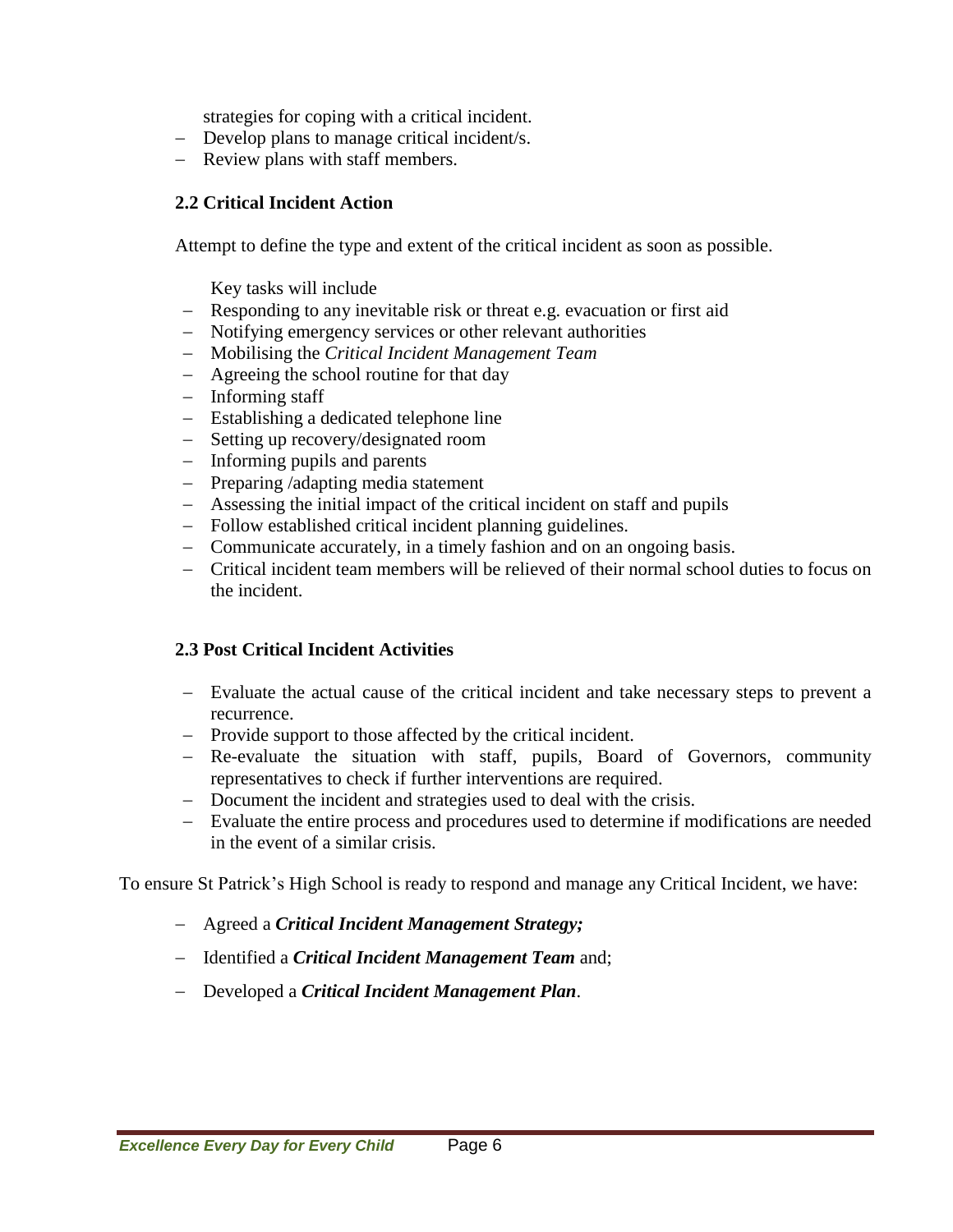# **3. St Patrick's High School Critical Incident Management Plan and Strategy**

St Patrick's High School guidelines for managing a critical incident follow procedures as laid down in the DENI publication *'A Guide to Managing Critical Incidents in Schools'* (January 2014) and *Immediate Actions following a Critical Incident (*Education Authority, October 2018).

### **Critical Incident Management Team [CIMT)**

A CIMT has been established and will meet termly and after an incident to review and, if necessary, update the policy and plan. Each member of the team has a dedicated critical incident folder. This contains a copy of the policy and materials particular to their role, to be used in the event of an incident.

In the event of a critical incident occurring outside of school hours or term time, members of the CIMT will be contacted and arrange to meet. There may be a delay in contacting staff until details are confirmed. At times, it may be more appropriate for the Principal and Vice Principals to meet in the first instance to establish facts before contacting relevant members of the CIMT. As the compilation of the CIMT will depend on the nature of the critical incident, not all members of staff may be involved in each incident. In addition, other staff may be co-opted onto the team depending on the incident.

The Critical Incident Management Book (appendices) will be retained securely by the Principal.

### **Roles and Responsibilities**

# **The CIMT will be assigned to address key roles on the basis of critical incident**

The key roles covered are as follows:

### **Team Leader**: Principal

- Alerts the team members to the crisis and convenes a meeting;
- Co-ordinates the tasks of the team;
- Liaises with the Board of Governors;
- Liaises with the family;
- Confirmation of the event should be clarified with the relevant personnel eg. Parish Priest and/or the PSNI.

In the absence of the team leader, the Vice-Principal(s) will assume the lead.

### **PSNI liaison:** Principal/Vice-Principals

- Liaises with the PSNI:
- Ensures that information about deaths, or other developments, is checked out for accuracy before being shared.

### **Staff liaison:** Principal/Vice-Principals/SLT (Staff Health and Welfare)

CIMT, using line of referral, informs all staff;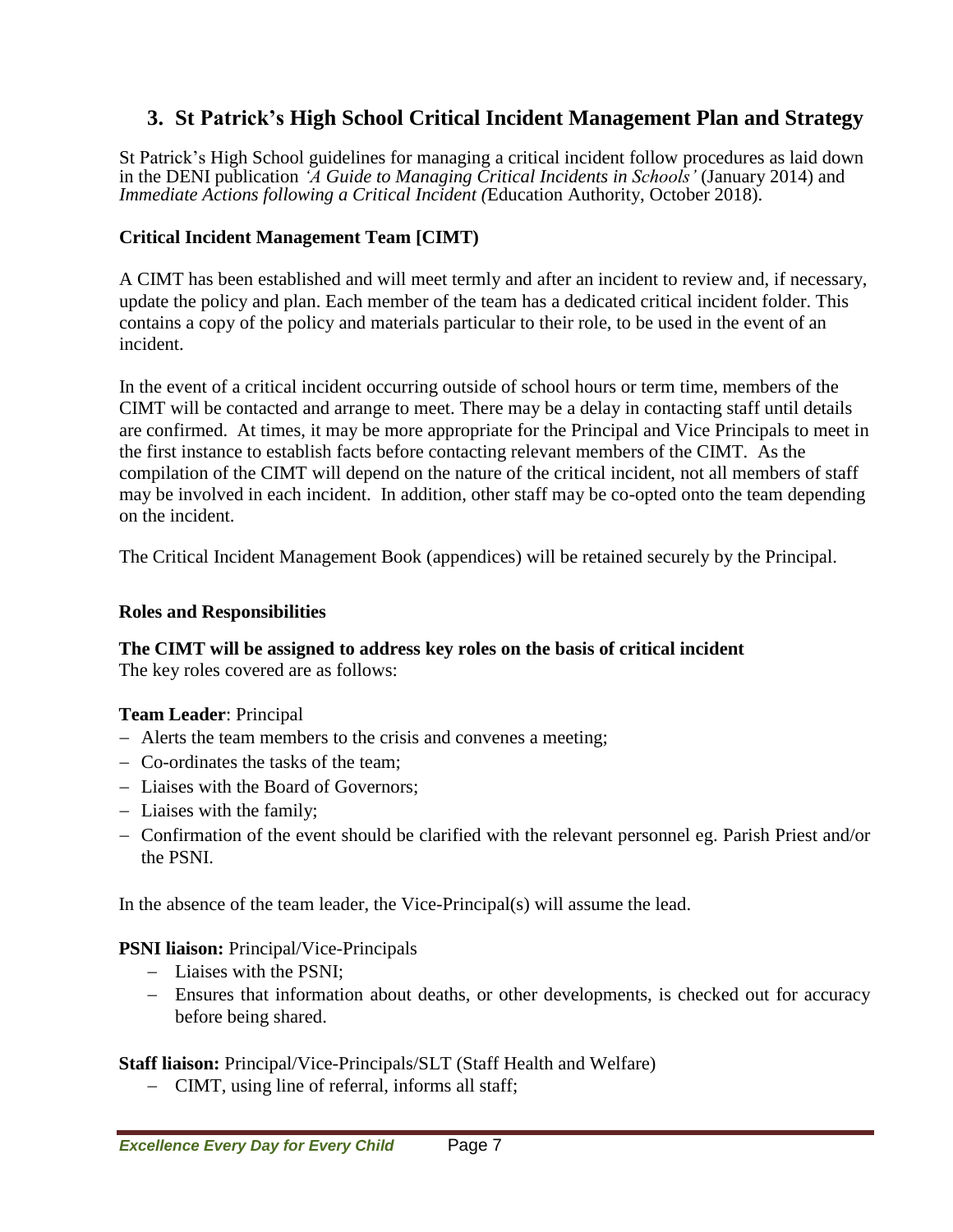- Leads briefing meetings for staff on the facts as known, gives staff members an opportunity to express their feelings and ask questions, outlines the routine for the day;
- Advises staff on the procedures for identification of vulnerable students;
- Refers staff to materials from their critical incident folders;
- Keeps staff updated as the day progresses;
- Is alert to vulnerable staff members and makes contact with them;
- Advises them of the availability of Staff Care Services and provides contact details.

**Student liaison:** Members of Senior Leadership Team/Designated Child Protection Officers

- Alerts other staff to vulnerable students (appropriately);
- Provides materials for students (from their critical incident folder);
- Keeps records of students seen by external agency staff;
- Looks after setting up and supervision of 'quiet' room where agreed e.g. the Library or Study Centre or appropriate classrooms/offices.

## **Community/Agency Liaison**

- Maintains up-to-date lists of relevant contact numbers such as emergency support services and other external contacts and resources (Office Staff)
- Reminds agency staff to wear name/visitor badges (Office Staff)
- Liaises with agencies in the community for support and onward referral (Principal/VP)
- Co-ordinates the involvement of agencies (Principal/VP)
- Updates team members on the involvement of external agencies (Principal/VP)

## **Parent liaison** Principal/Vice-Principals

- Arranges parent meetings, if held;
- May facilitate such meetings and manage 'questions and answers';
- Ensures that sample letters are typed up, on the school's system and ready for adaptation;
- Sets up room for meetings with parents;
- Maintains a record of parents seen;
- Meets with individual parents;
- Provides appropriate materials for parents (from their critical incident folder);
- Where appropriate, posts information on school website.

## **Media liaison** Principal

Information relating to the Critical Incident will be communicated to the school and local community. Consistency in relation to the information communicated is essential. The Principal

- Will deal with all information requests from the community or media before its release;
- Will draw up a press statement, give media briefings and interviews (as agreed by school management);
- Where appropriate, may liaise with Legal Services, relevant teacher unions and/or EA Communications Officer;
- The Principal is the only person who should release any information to the media;
- The Principal will make any public statements;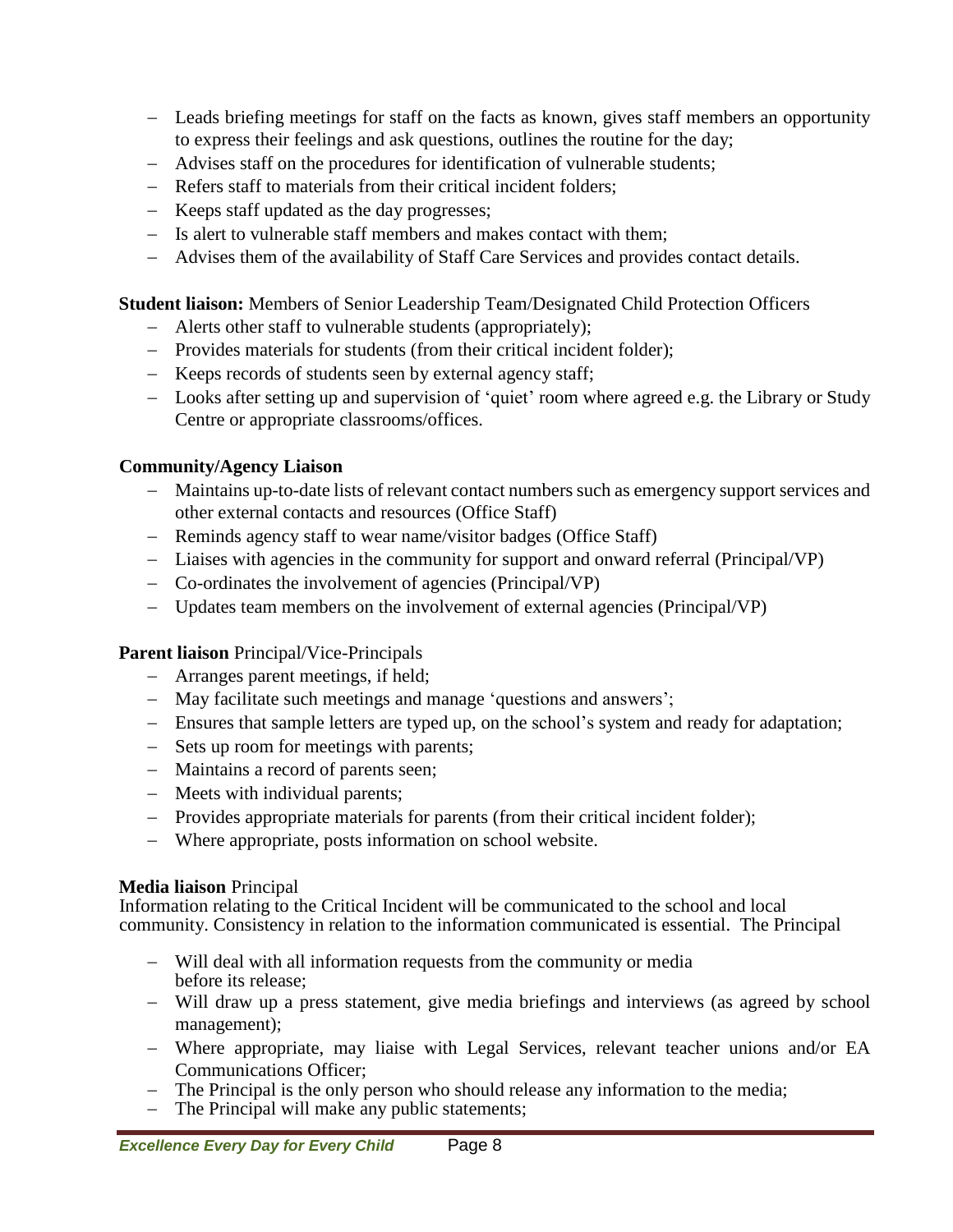News media will not be permitted on to the school property without the Principal's approval.

*(The news media does not have legal access to school property without such consent. This applies to television, radio, print media and photographers).*

**Administrator -** Office Staff will maintain up-to-date telephone

numbers of:

- a) Parents or guardians
- b) Teachers
- c) Emergency services;
- Takes telephone calls and notes those that need to be responded to;
- Ensures that templates are on the school system in advance and ready for adaptation;
- Prepares and sends out letters, emails and faxes;
- Photocopies materials needed;
- Maintains records of all correspondence;
- Compiles running record from all information obtained by CIMT;
- Co-ordinates support for office and reprographics;

### **Record keeping**

In the event of an incident *Appendix 2* will be completed regularly throughout the incident as a record of the actions and procedures undertaken. All members of the CIMT will keep a written record, in a designated notebook, to be forwarded to the Principal.

### **Confidentiality**

The management and staff of St Patrick's have a responsibility to protect the privacy of the people involved in any incident and will be sensitive to the consequences of any public statements.

### **Critical incident rooms**

In the event of a critical incident the following rooms will be used:

-

- the Staff Room to meet the staff;
- $-$  the Vice Principals' Offices for meetings with parents;
- the Assembly or Sports Hall for meetings with students;
- the Senior Teachers' Offices;
- $-$  the Principal's office for media (if required);
- Senior Teachers' Offices for other visitors;
- The Sports Hall for parents to be located;
- *Rooms for counselling provision – Committee Room, VP offices*

[Immediate, short and medium term actions are detailed in *Appendices*]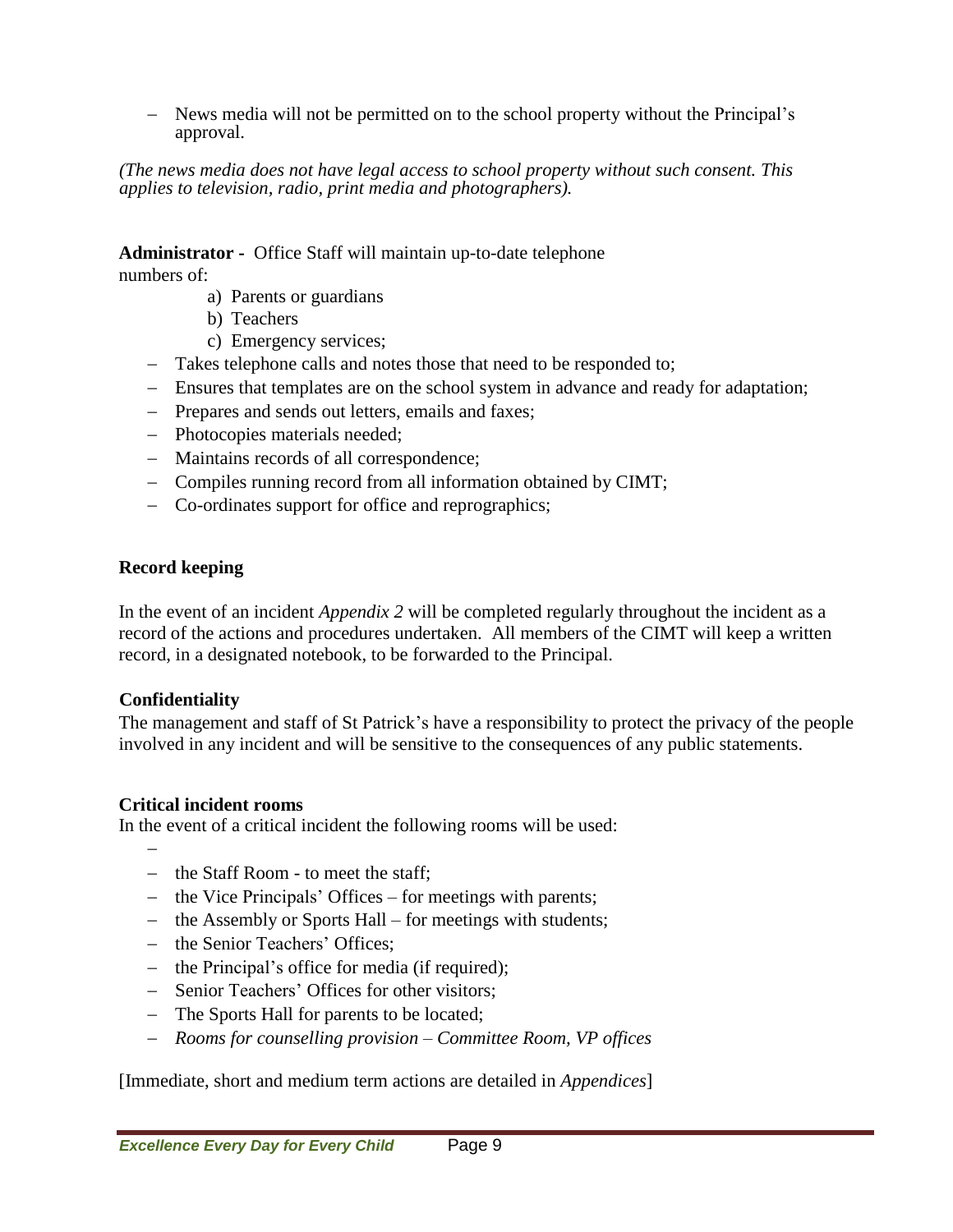### **(a)** *As preventative strategies:*

- The school's Health and Safety policies and procedures will be kept under continual review;
- The school will continue to add to its number of those trained in First Aid procedures;
- Where appropriate, 'drills' will replicate simulated incidents, such as a fire on school premises.

### **(b)** *In preparation for the eventuality of a critical incident:*

- Each member of the Critical Incident Management Team will have ready access to all pupil, staff and governor contact details;
- As part of the School Trips and Educational Visits Policy, each member of the Critical Incident Management Team will have a copy of the contact details of participating pupils and staff, including mobile phone contacts;
- A current register of appropriate outside agencies, including emergency services, will be held by each member of the Critical Incident Management Team;
- The register of appropriate outside agencies, including emergency services, will be kept on hand by relevant members of the school's secretarial staff
- A phone line will be designated for out-going calls;
- A critical incident reporting form will be devised, to ensure efficient, effective recording of the incident;
- Members of the secretarial staff will be given appropriate training, as those most likely to be contacted initially by the public;
- Locations will be decided upon for carrying out meetings (with parents, pupils, media and so on);
- Staff will receive training in the means of supporting those going through trauma such as loss, change and bereavement;
- Strategies to cope with loss, change and bereavement will be included in the Pastoral Development Programme for pupils;
- The Critical Incident Policy will be reviewed regularly and amended as necessary by the Critical Incident Management Team.

(c) In the event of a critical incident, the school will implement a stepped approach as detailed in *the Education Authority Guidance document: Immediate Action for Schools Following a Critical Incident (Education Authority Oct 2018).*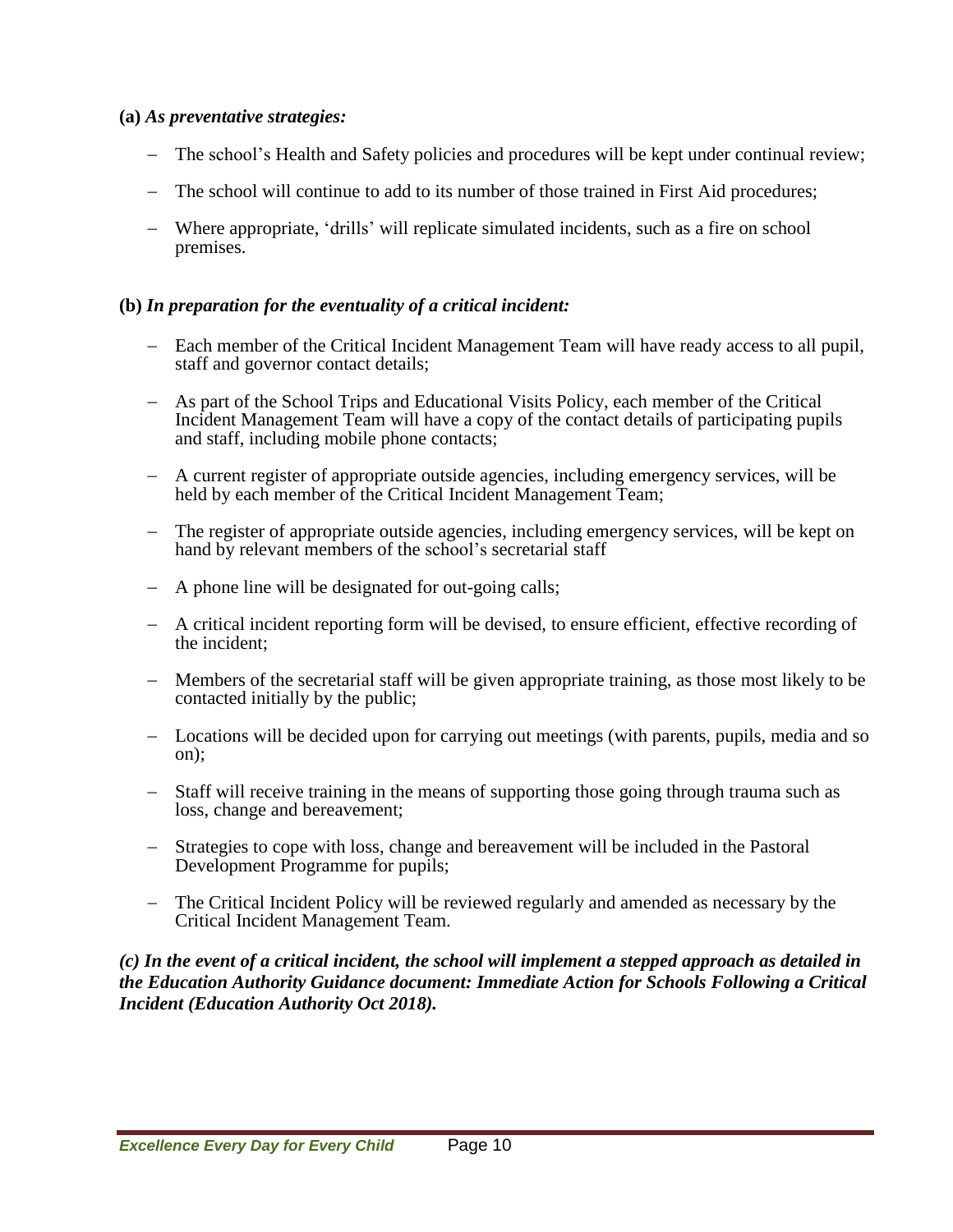# **Immediate Action for Schools Following a Critical Incident (Education Authority Oct 2018)**

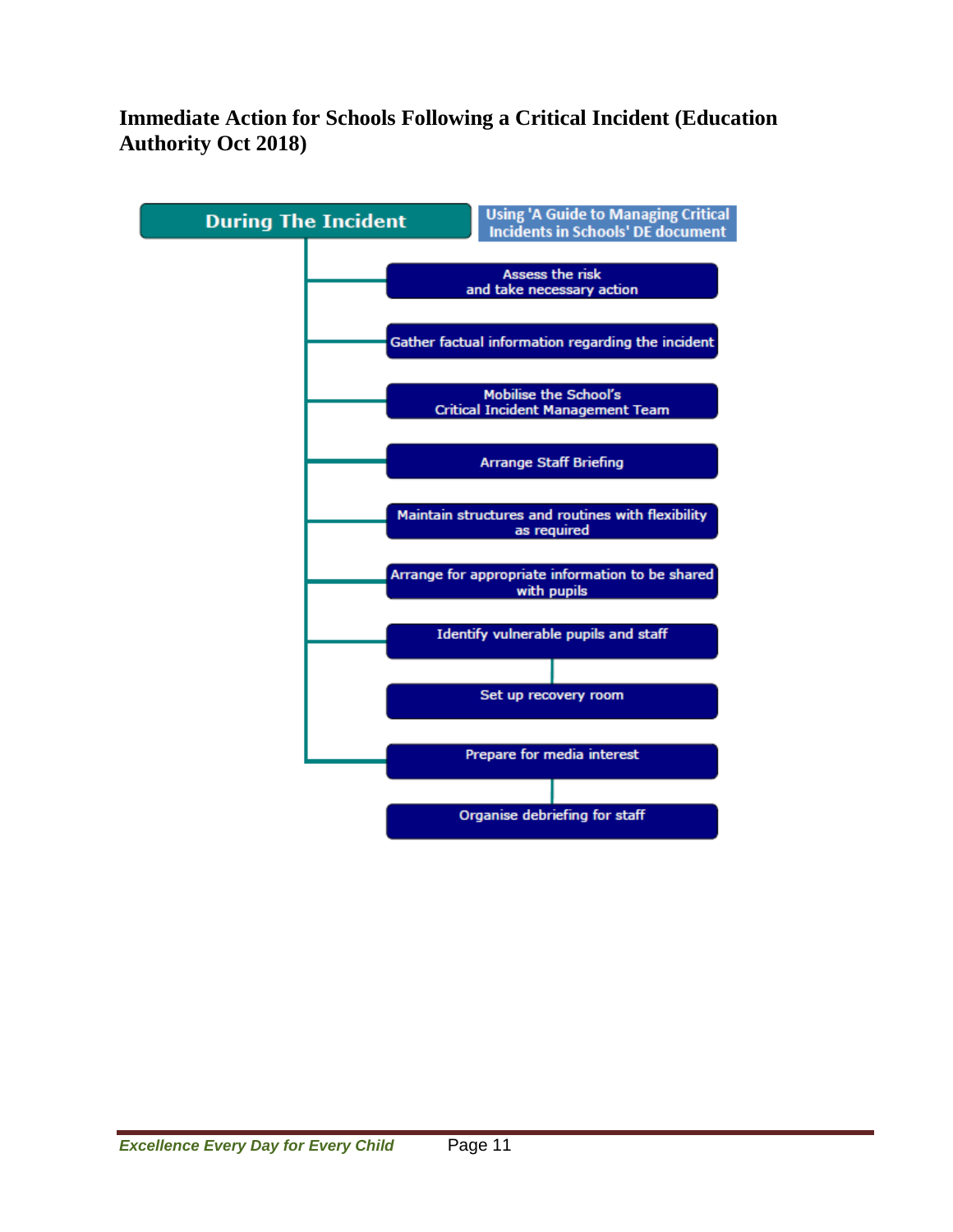# **Critical Incident Management Plan**

# **Immediate Detailed Actions for St Patrick's High School, Keady**

### **Key actions**

*No two incidents are alike, the CIMT will assess needs first and use the guidelines flexibly and in relation to the information available.*

### **During the Incident**

#### **Step 1: Assess the danger and take appropriate action**

- Respond to any inevitable risk or threat e.g. initiate agreed school evacuation procedures if necessary, arrange for first aid.
- Notify emergency services/other relevant authorities and EA Critical Incident Response Team.
- The Principal's office will be the central information point and the Principal will liaise with the EA CIRT and emergency services.
- Maintain school routines where possible. It may be useful to continue certain curriculum activities at intervals during the days following the critical incident. Sustaining the normal routine, with timetable flexibility to allow students and staff to access support from the EA's Critical Incident Response Teams and external agencies, will maintain a sense of continuity and stability for the whole school community.

### **Step 2: Gather factual information regarding the incident**

- Gather factual information regarding the incidents details of those involved.
- Seek confirmation of facts from appropriate source(s) e.g. PSNI, family, hospital etc.
- Brief office staff regarding incident and confidentiality and keep a written log of all telephone calls and actions taken.
- Liaise with Chairperson of the Board of Governors.

# Create a calm, purposeful environment.

### **Step 3: Once confirmed, initiate the use of the DE Guide – A Guide to Managing Critical Incidents in School**

### **Step 4: Mobilise the School's Critical Incident Response Team**

- The Principal, or Vice-Principal(s) in her absence, will take charge of the school's response and convene the Critical Incident Management (CIMT);
- If the critical incident is out of hours, use of the pre-prepared telephone tree will be used to contact the CIMT;
- The Critical Incident Management Team will make an assessment of immediate practical needs, if any;
- The Principal's Office will be used as the central liaison point for all discussion and dissemination of information;
- If necessary, separate venue(s) in the school will be designated as a meeting point(s) for pupils/parents/staff outside agencies;

Any communication about the incident will follow the guidelines set out in the Policy.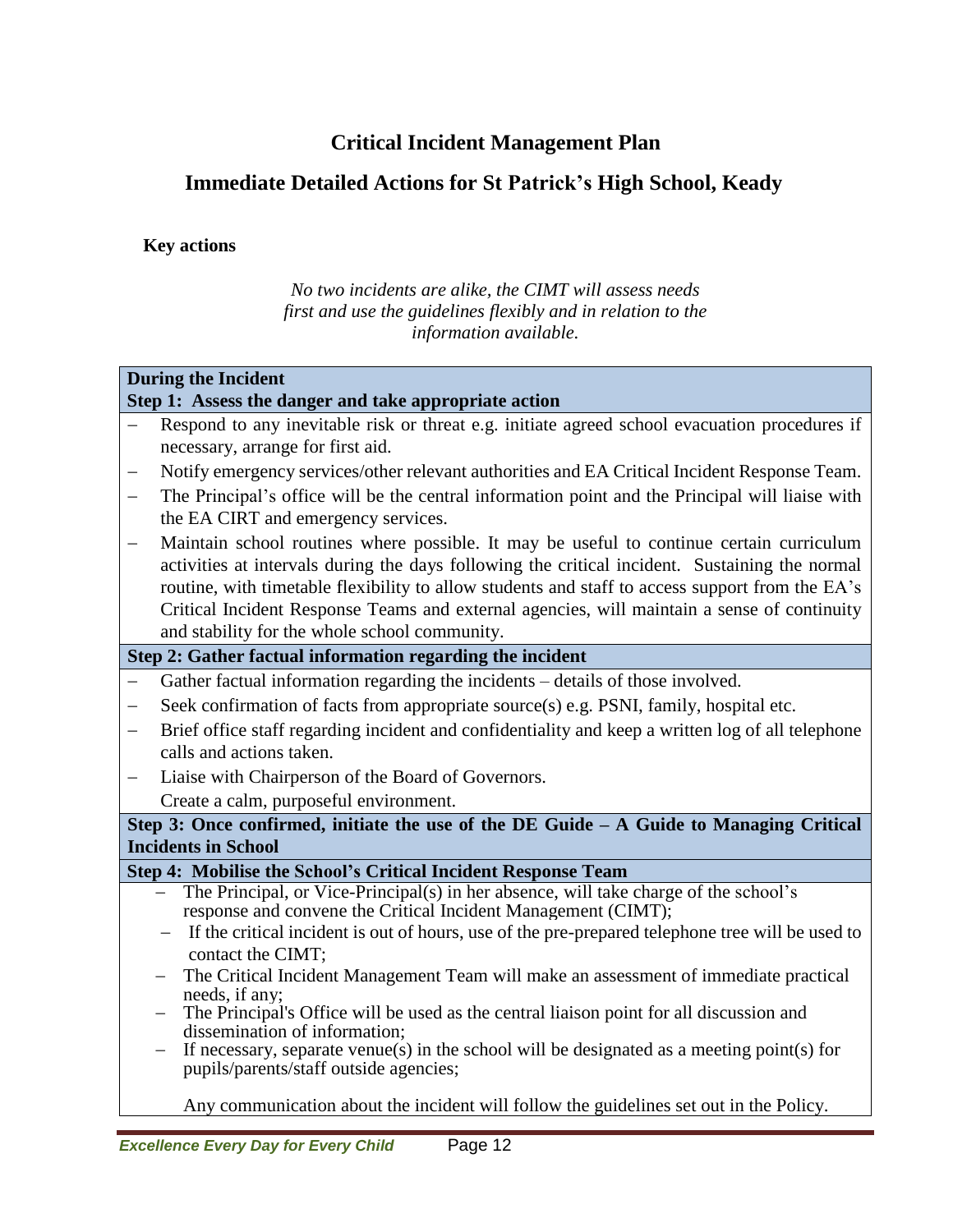| Secretarial staff taking in-coming phone calls will avoid making any comment, directing all                                                                                                                            |  |  |
|------------------------------------------------------------------------------------------------------------------------------------------------------------------------------------------------------------------------|--|--|
| enquiries to a member of the Critical Incident Management Team, who will respond by                                                                                                                                    |  |  |
| using the agreed statement. No additional comments will be made.                                                                                                                                                       |  |  |
| Step 5: Allocate immediate tasks for School's Critical Incident Management Team                                                                                                                                        |  |  |
| The Principal will allocate roles and tasks to the CIMT, discuss intervention plan, agree<br>how and what other students will be told, prepare statement for staff to read to students and                             |  |  |
| identify possible support (see Appendix 5 and 6).                                                                                                                                                                      |  |  |
| A short, simple statement of facts will be prepared by the Principal including:                                                                                                                                        |  |  |
| What happened;<br>Why it happened (if known);                                                                                                                                                                          |  |  |
| What is being done by the school (as relevant);                                                                                                                                                                        |  |  |
| Expressions of sympathy and concern (as relevant);                                                                                                                                                                     |  |  |
| Immediate tasks for the School's Critical Incident Management Team include:                                                                                                                                            |  |  |
| Allocate roles to staff members e.g. Critical Incident Coordinator etc;                                                                                                                                                |  |  |
| Contact the parents of pupil/s directly involved in the incident; $\rightarrow$ Inform relevant key<br>people and seek support as appropriate e.g. staff, BOGs, EA Critical Incident Team,<br>CCMS, Local Clergy etc.; |  |  |
| Agree the school routine for the day;                                                                                                                                                                                  |  |  |
| Establish a central information point;                                                                                                                                                                                 |  |  |
| Set up dedicated telephone line and logging system;                                                                                                                                                                    |  |  |
| Set up school visitor logging system;                                                                                                                                                                                  |  |  |
| Set up a warm, quiet recovery room with drinks, tissues, suitable seating;                                                                                                                                             |  |  |
| Contact impacted family/families to determine their wishes regarding public<br>announcements and staff/pupil briefings;                                                                                                |  |  |
| For media enquiry support contact the EA Communications and CCMS. Prepare draft                                                                                                                                        |  |  |
| statement(s)                                                                                                                                                                                                           |  |  |
| Throughout the Incident, the CIMT:                                                                                                                                                                                     |  |  |
| Collect, record, verify and update details-time, place, those involved etc (see Appendix 2).                                                                                                                           |  |  |
| Principal continues to liaise with the Chairperson of the Board of Governors.                                                                                                                                          |  |  |
| <b>Prepare Initial Media Statement</b>                                                                                                                                                                                 |  |  |
| Prepare media statement (see Appendix 14 and 15). Before making a statement:                                                                                                                                           |  |  |
| A check will be carried out with the police, ambulance, and fire and rescue service;                                                                                                                                   |  |  |
| The relevant Education Authorities Schools' Communications Officer and CCMS are<br>contacted for advice on the statement;                                                                                              |  |  |
| An accurate, factual report is prepared as background to any questions;                                                                                                                                                |  |  |
| No other staff should make comment or provide comment on the incident;                                                                                                                                                 |  |  |
| News media should not be permitted on school property without the prior approval of the<br>Principal. This applies to television, radio, print media and photographers.                                                |  |  |
| Students should also be advised about dealing with contact from or with the media.<br>Students should also be encouraged not to comment about the incident on social                                                   |  |  |

networking sites (this should be included in statement which is read to students).

-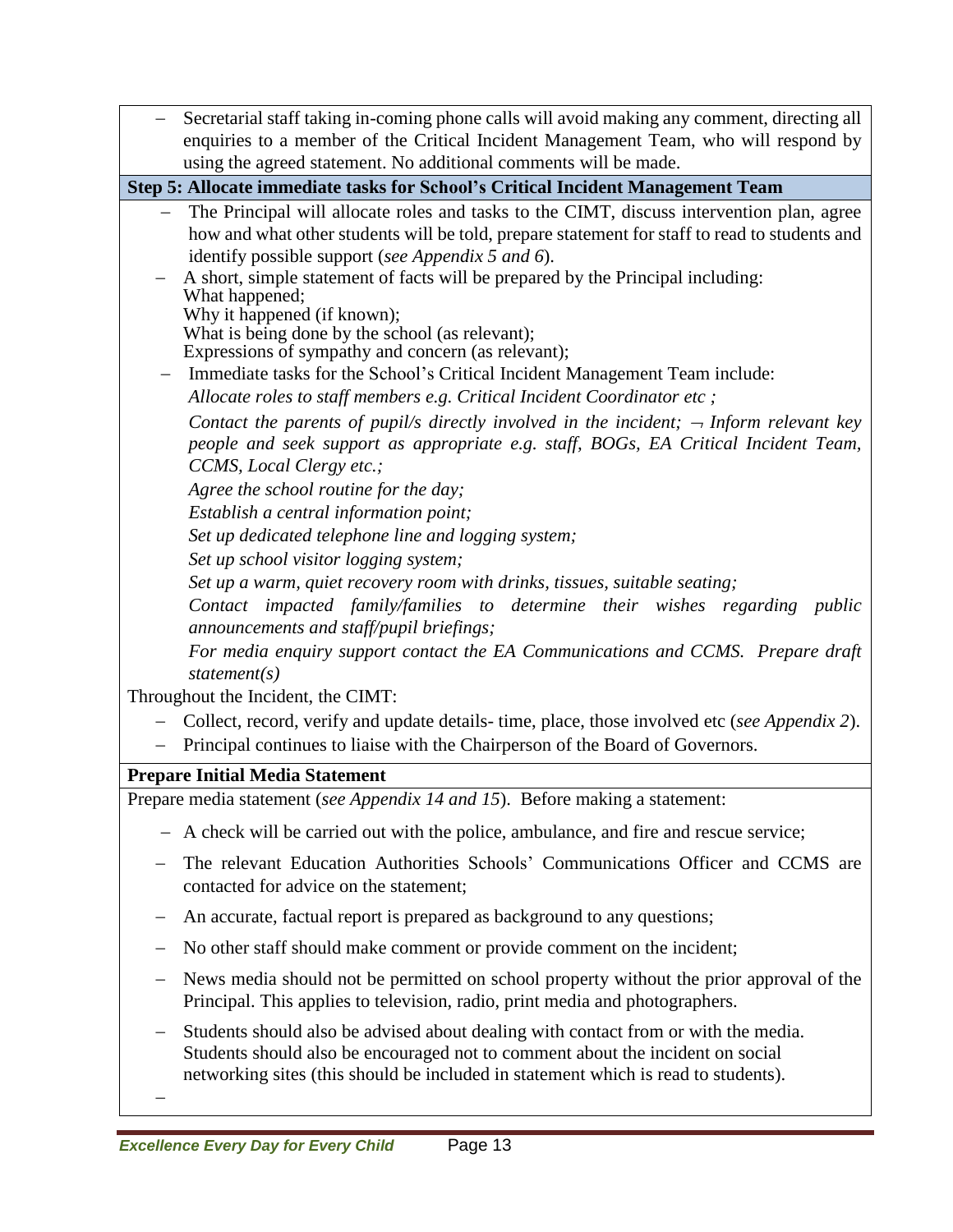## **Step 6: Briefing Staff when the Incident is Confirmed**

It is essential that staff receive factual information on what has occurred, how the incident will be handled and how they can contribute to the school's response. A formal staff briefing should take place as soon as possible after the circumstances of the incident are known with a time set for formal debriefing at the end of the school day(s).

- The Principal or Team Leader will brief staff on the situation. A formal staff briefing will take place as soon as possible after the circumstances of the incident are known with a formal debriefing at the end of the school day(s);
- Absent teachers will also be briefed on the situation by phone;
- Staff will receive factual information on what has occurred, how the incident will be handled and how they can contribute to the school's response;
- A formal statement will be prepared for staff to share with pupils. This will be discussed with teachers. When making the agreed announcement teachers should pass on the facts that are known, never speculate on the cause or causes of the incident and be truthful when questions cannot be answered;
- Staff will be kept updated on developments during the course of the day during morning breaks and/or lunch-time using the staff room. Staff will be provided with a timetable of events.

## **Format of Briefing**

### **The initial briefing should:**

- Respond to any inevitable risk/threat e.g. evacuation or first aid;
- Give a brief statement of factual information;
- Outline the school's response and proposed plan of action;
- Allow staff to ask questions and to get a response;
- Outline staff responsibility for monitoring student and staff welfare;
- Identify vulnerable staff and students who may be at risk;
- Clarify specific responsibilities for staff;
- Advise staff on procedure for dealing with media enquiries;
- Advise staff on agreed procedure for informing students;
- Advise staff on the agreed procedure for informing parents;
- Inform staff of the support services that are available;
- Reassure staff and students that they will be supported; and
- Advise staff of time/place of next briefing

## Step 7: Arrange for Appropriate **Information** to be shared with Students

It is important to inform students of a critical incident as soon as possible once confirmed. Delaying a formal announcement may make the situation worse, as rumour can add another aspect to handling the critical incident and students may feel that a delay shows a lack of concern or sensitivity by the school staff and could undermine the credibility of information given later. Consideration will be given to the range of different groups among the students and how they are to be informed. Young children and those with special educational needs will be informed in a way which is appropriate, using language and methods of communication already familiar to them.

- Students will be informed in small groups e.g. close friends, class group, and year group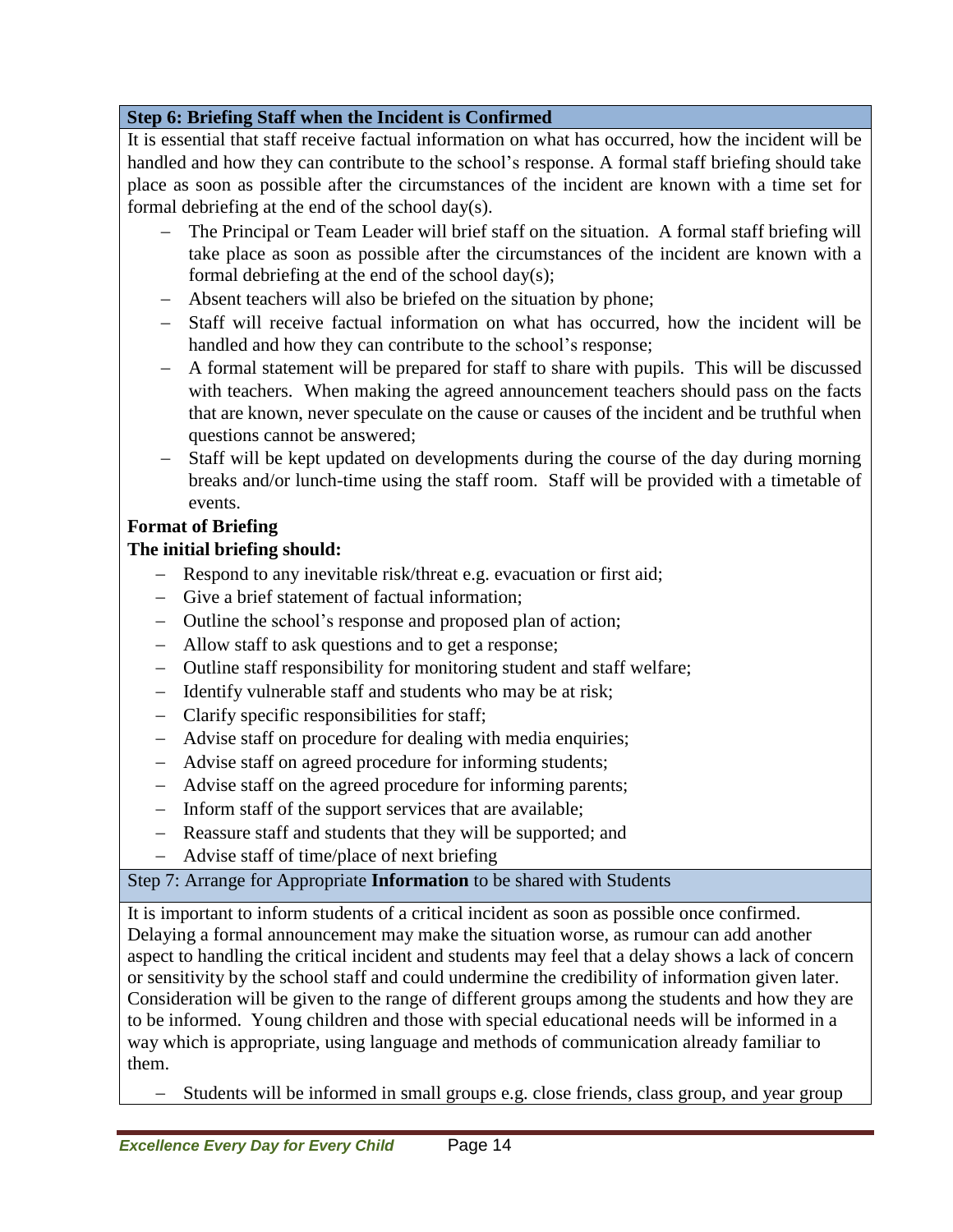preferably in their regular classroom setting/form class to reduce the potential for creating a highly charged emotional atmosphere. As many students will likely be in shock a smaller group setting will also act as a 'safe space'. The best person to communicate this difficult news will normally be the Form Teacher or the Year Head. If any member of staff feels they are unable to perform this task they should inform the Principal and another member of staff will be designated to inform students.

- Teachers will be given a carefully worded announcement to read aloud in classrooms.
- Where there has been a death, it is important that the bereaved family's right to privacy is respected. In this instance the announcement made to students will usually include a statement of condolence and will be sensitive to the different religions and cultures present in the school community. The announcement will also advise students of the support arrangements to be put in place and how these can be accessed.
- Teachers should be aware that young people's understanding of death will depend on their cognitive and developmental stage. *Appendix 7* provides information for teachers on the concept and common reactions to death in various age ranges.
- In the case of a suspected suicide there are a number of issues that need to be considered. These issues are dealt with in *Appendix 8*.
- Teachers, where possible, will make the announcement simultaneously to ensure that students attending school hear about it at the same time. The Head of Year or another member of staff where possible will be present for support.

**Identifying Vulnerable individuals/groups** – Before making any announcement, teachers should be mindful of vulnerable students in the group as the critical incident may act as a trigger for an extreme response by some students who are vulnerable even though they are not directly involved. The Pastoral Team and Form Teachers will identify vulnerable students and the compiled list will be given to CIMT and CIRT. These students will be monitored and appropriate support put in place.

Vulnerable students include:

*Those recently bereaved; Close friends and relatives of those affected; Students with a history of self-harm or suicidal behaviour; Students who have experienced recent bereavement or separation; Students with mental health difficulties; Students with a history of substance abuse; Students with child protection needs; Students with learning, communication or sensory difficulties; Non-communicative students who have difficulty talking about their feelings; Students experiencing serious family difficulties including mental/physical illness; Those with English as an additional language;*

*Students with SEN and those deemed vulnerable will be spoken to in a small group in the Learning Resource Centre room. Classroom Assistants/SENCo will be present.*

After the announcement, teachers will allow sufficient time for students to begin to discuss their feelings. This will require pupils remaining in Form Rooms with their Form Teacher/Head of Year. It is important that teachers should have a listening, supportive and containing role and that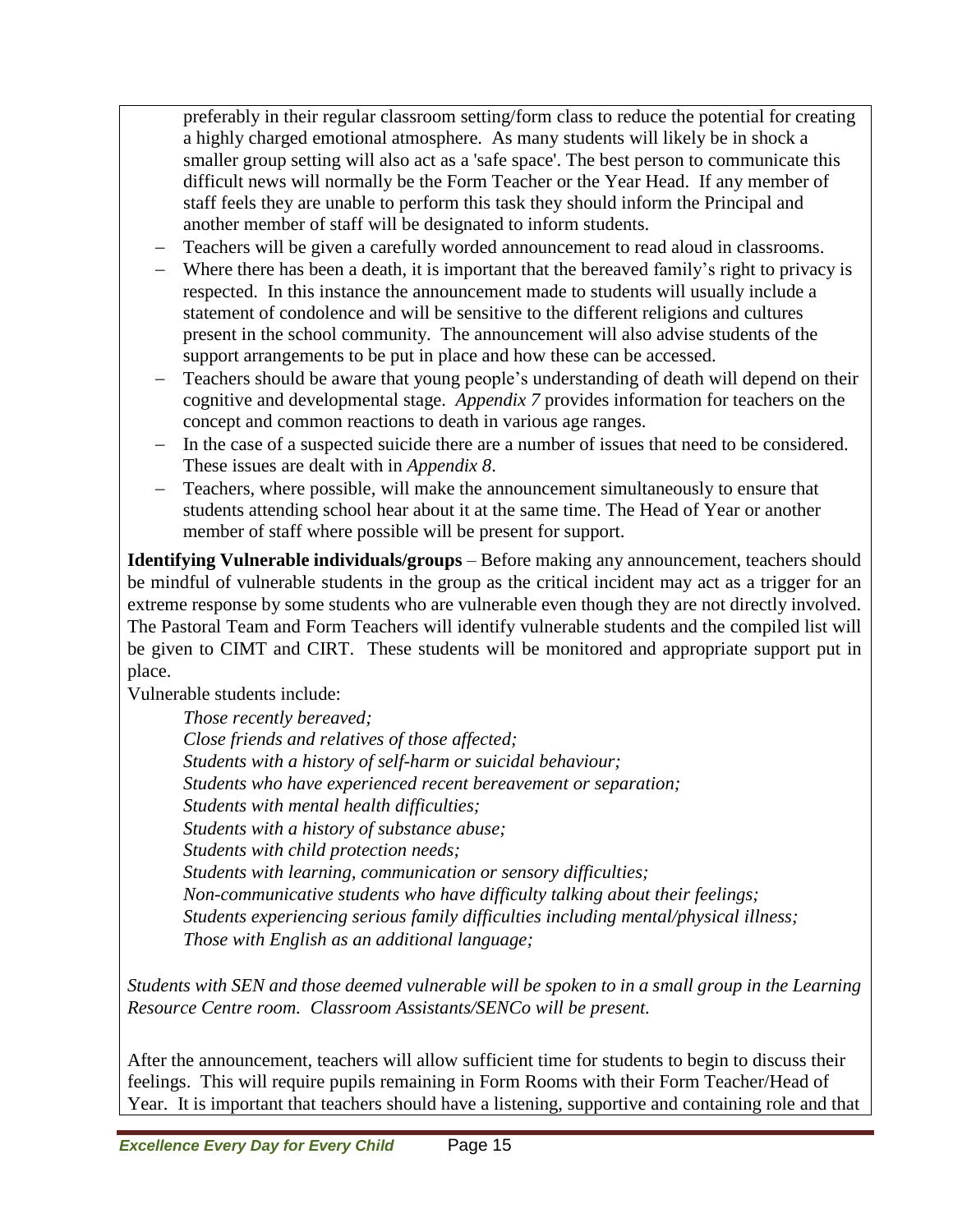they should remain calm and listen to the students (*see Appendix 9 and 10*).

A member of SLT will accompany the student to the designated counsellor. The student will return to the office and a member of SLT will accompany them back to class. Staff will be kept informed throughout the day of students who accessed support.

# **Students Absent from School**

Students who are absent from school due to illness, work experience, educational trips or suspension will also be informed. This is of particular importance if a student has died and the absent student is in the same class or is a known friend. In such a case, early contact will be made with the student's parent by the Form Teacher. Support will be put in place by the Form Teacher and Year Head for the student's return to school.

## **Support for Student and Staff**: Set up support Centres and/or Recovery Rooms

# **Support for Students**

A designated area/areas will be provided for students should they wish to come out of class eg; Assembly/Sports Hall, Study Centre etc in the school (provide fluids, tissues, comfortable chairs, support personnel). There, they will be facilitated to talk about their feelings to someone, for example, a member of the school's pastoral care team or a member of the EA's Critical Incident Support Team or school counsellor supporting the school. For those students who are particularly distressed the suggested information contained in *Appendix 11* can be used as part of the support arrangements. Consideration may need to be given for these students to go home. Arrangements will be made directly with parents to ensure that the students are supported at home.

# **Support for Staff**

Staff must be well supported during a crisis. The impact of a critical incident on all staff may be distressing and some may have difficulty coping. The extent of this impact will depend on staff involvement in the incident and the particular circumstances pertaining to it. The impact will also vary according to staff experience and training, coping skills, past trauma history and current stresses.

- Sources of help may include the provision of opportunities for staff, as individuals or in groups, to discuss their own reactions to what has happened, to assess the climate of the school and to share their observations on the monitoring of vulnerable students. Staff will be kept informed to enable them to understand the importance of their role and to be supported themselves.
- Experienced advisers from the EA, the Board of Governors and relevant clergy/faith workers will also be available to provide support for staff.
- The needs of all staff will be monitored and appropriate support provided through the school's formal and informal systems.
- Staff Inspire Counsellor to be contacted regarding support for staff by Principal.

# **Support within School**

Informal support in school may be available through staff, colleagues and friends who can help each other and, if appropriate, alert someone in the Senior Leadership Team, if not already involved.

More formal support may include, for example, providing cover arrangements for staff who are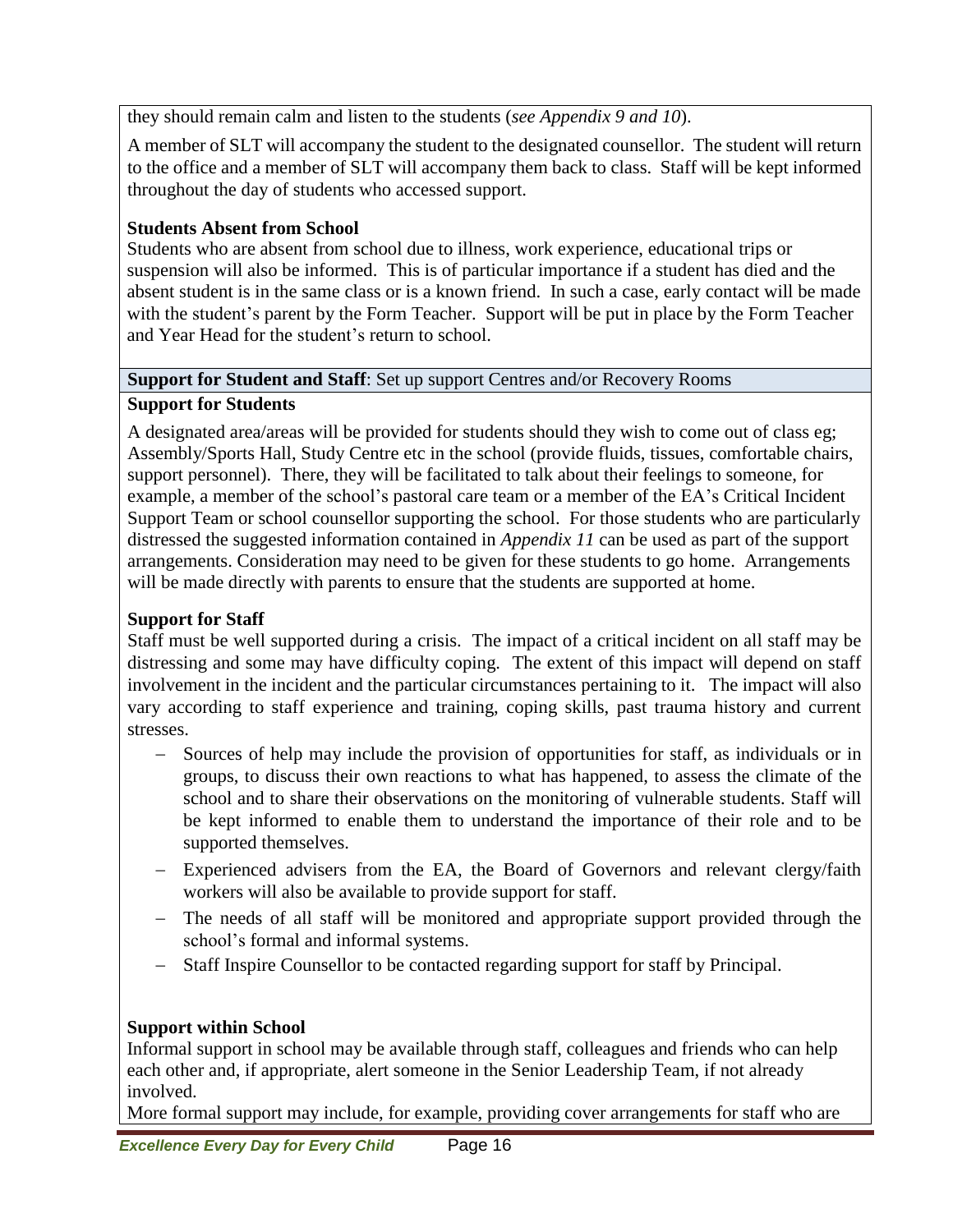temporarily unable to carry out their normal duties, arranging for staff to have time out if necessary and advising staff of external support that may be available to them.

# **External Support**

In the immediate aftermath of a critical incident the school community needs the type of support described in this document. This should be calm reassurance by familiar adults and could be described as emotional first aid. The school can be supported in providing this by the EA's Critical Incident Response Team in conjunction with the Independent Counselling Service for Schools*, Familyworks Schools' Counselling Service*. In the longer term, if required, staff may benefit from counselling support such as that provided by the employing authority i.e. Inspire or other community based counselling services.

## **Step 8: Inform parents**

When a critical incident occurs, parents must be informed as soon as the initial information is confirmed. The type of critical incident will determine the nature of contact with parents and the urgency with which this is done.

- Parents of students directly involved will be telephoned or visited by a member of the CIMT. If the death of a student has occurred, one has to be mindful of the bereaved parents' needs. It is important for the Principal or another school representative to make contact with the parents as soon as possible to express sympathy, liaise over messages of condolence from staff/students and to discuss funeral arrangements. School will take into account the wishes of the family before sending school representatives including students to a funeral and be sensitive to different religious practices and cultures.
- Other parents may also need to be informed; this is likely to be done most effectively by letter which will be sent by email and which may also be posted on the school website as the media and/or children with mobile phones may have reached them first with inaccurate information (*see Appendix 12). Appendix 14* gives practical and constructive suggestions on how parents can support their children. The CIMT will consider issuing the information sheet at *Appendix 14* along with the letter to parents.
- The letter issued will give the facts of the critical incident and ensure that only accurate information is shared. Consideration will also be given to the needs of parents whose first language is not English.
- Where the critical incident requires all parents to be contacted as a matter of urgency, the school's website, and local media will be used.
- Provide sources of help for students and families see *Appendix 13* and encourage communication between parents and school. Parents will be informed by letter, and on the school website how to access support, both within the school and externally.

### **It is important to restore the school to regular routine as soon as practicable** while noting the following.

Plan visits to injured and bereaved, ensuring a member of the SLT remains on site;

Plan rituals and assemblies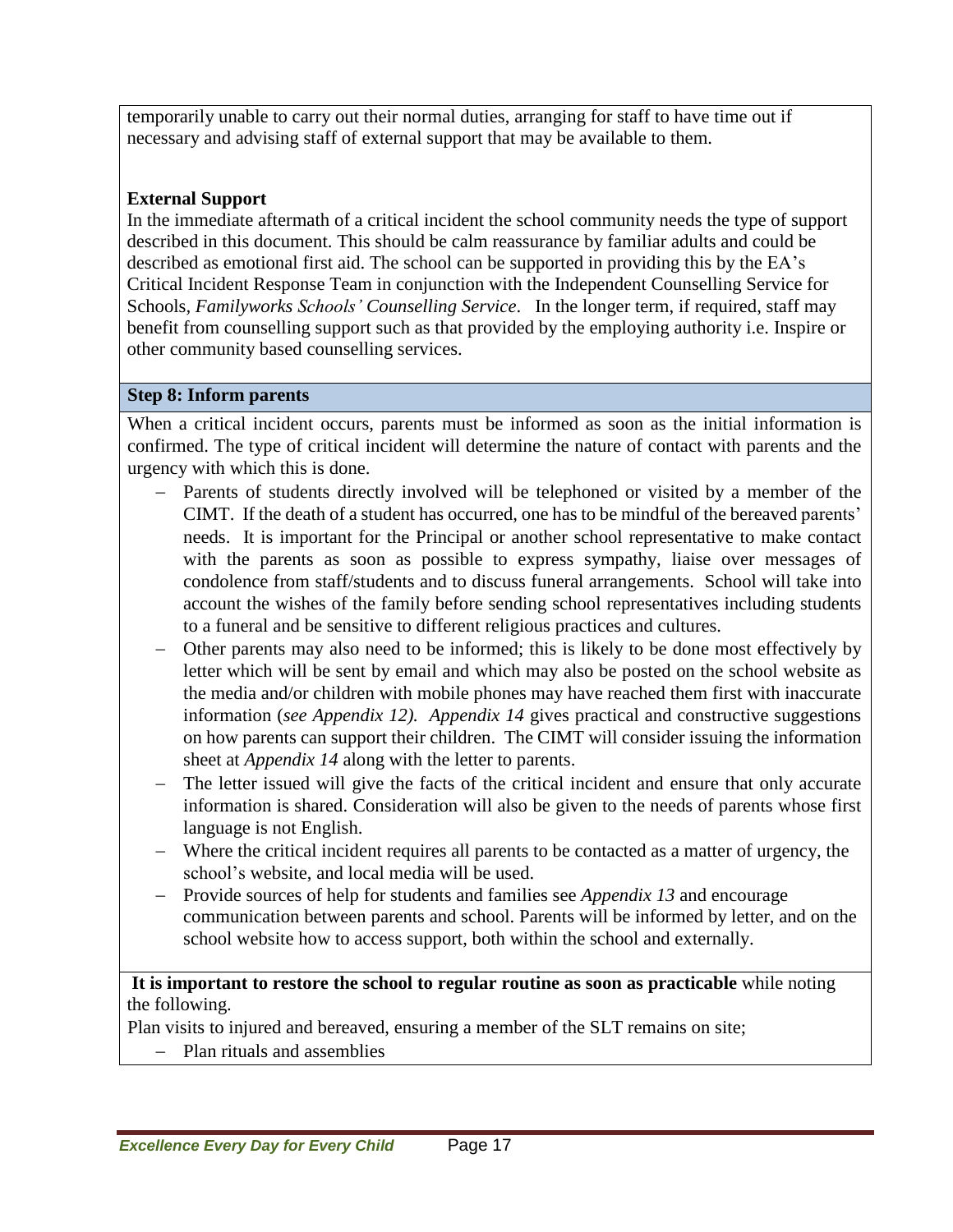## **Assisting Statutory Investigations**

A critical incident, in particular, the sudden death of a student can trigger an investigation that may involve a number of statutory agencies.

The sudden death of a student is an extremely difficult and emotionally charged time for all concerned. Staff should be aware that alongside a coroner's inquest there may be other officially established reviews or inquiries into the student's death and the circumstances surrounding it.

It is important that the school anticipates being asked to contribute information about the student to any such review or inquiry and ensure that all relevant records are secured. The purpose of such reviews is not to inquire into how a child died or who is culpable; it is to learn from the experience on how best to protect children in the future and if there are ways of improving the practice of all professionals working with children particularly in relation to multi-disciplinary and inter-agency working.

### **Obtain updated factual information**

- Continue to inform staff, students and parents.
- Principal consults with the families affected to determine their wishes concerning public announcements and information for school staff and students.
	- Continue to liaise with Chair, Board of Governors.

### **Continue to monitor well-being of students and staff**

- Organise assistance, such as transport home, for staff or students who are distressed. Try to ensure that they are not alone on the evening after such an incident.
- Identify at risk students and staff and arrange for follow-up support, involvement with other professionals, referrals as necessary.
- Assess the need for debriefing of staff and students with expert help.
- Arrange for support of Critical Incident Response Team.
- Continue to liaise with Chair, Board of Governors.

## **Spiritual Provision**

The school Chaplain will provide support via:

- Mass/Prayer Service in school simultaneous to Funeral Mass which reflects the Funeral Mass to support the school community.
- Eucharistic Adoration Day held, involving parishioners and students.
- Special intentions prayer-book in Oratory.
- Acknowledgement of support in parish bulletin.
- Liaison with Parish Priest of student(s) involved.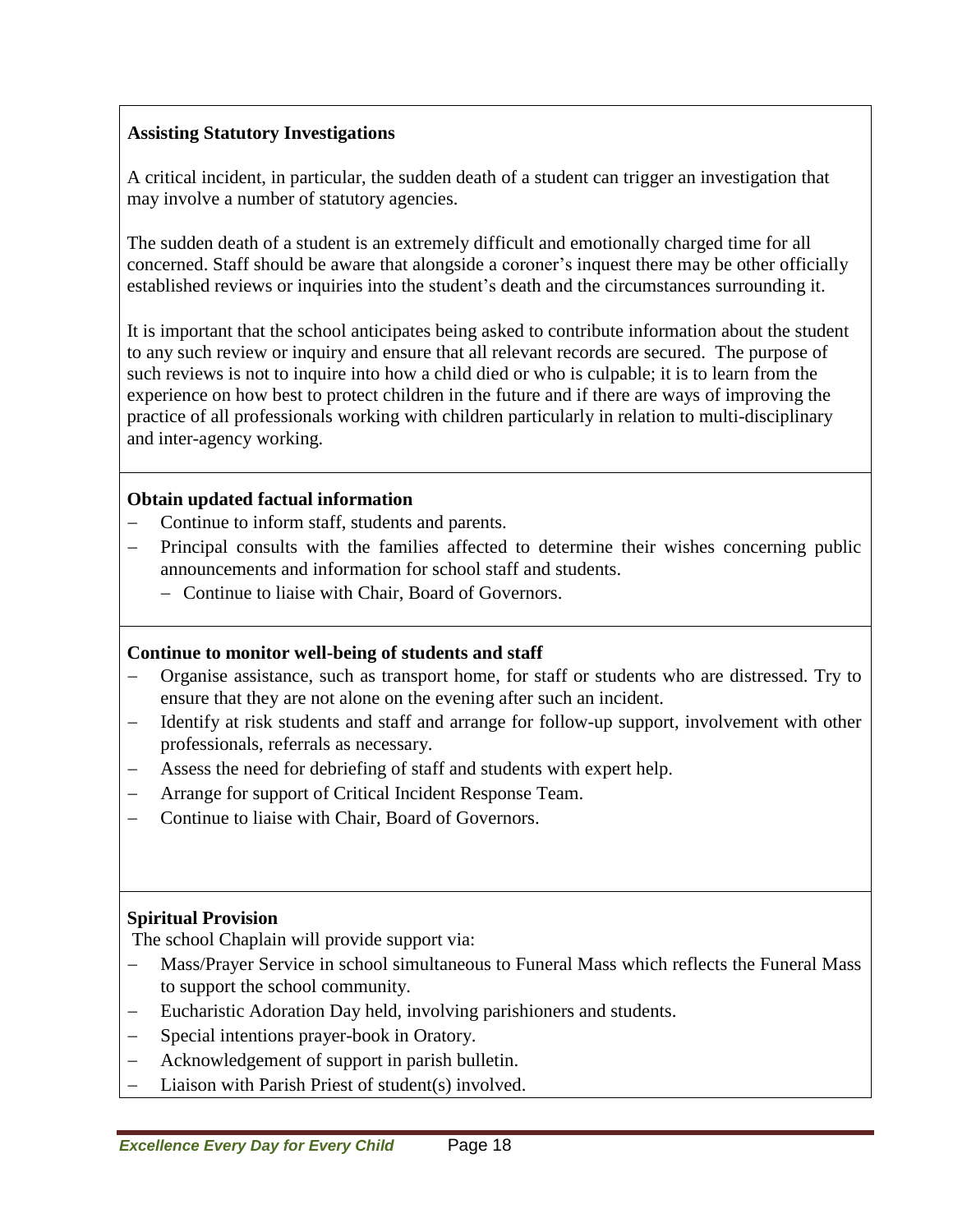## **AFTER THE INCIDENT**

The aim of the work carried out in school during the weeks, months and sometimes years following a critical incident is to help its immediate and broader community cope with and recover from the critical incident. A return to normal routine requires careful and sensitive planning, timing and implementation. Staff should continue to monitor students' emotional well-being and be attentive to students with ongoing difficulties.

### **Support for Students**

Returning to school for some students may be very difficult and every attempt should be made to provide as much continuity as possible. Actions to support Students returning to school may include:

- Arranging a home visit to discuss plans for returning to school even on a phased basis;
- Helping arrange a rota of support from school friends;
- Arranging for school work to be sent home where appropriate;
- Briefing staff and students on how best to support individuals returning to school;
- Arranging support for temporary or permanent mobility difficulties or disfigurement;
- Planning support for emotional needs e.g. leaving class when distressed;
- Depending on time of year, support put in place over the Summer.

*Appendix 15* deals with planning a positive return for a bereaved student.

A record should be kept of a student who has been affected by bereavement (see *Appendix 16)*. When a student affected by a critical incident moves school, the receiving school should always be informed, see *Appendix 17*.

Students who continue to show signs of significant distress after a number of weeks and who are finding the return to normal school routine difficult may require a referral for specialist intervention from the Form Tutor or HoY. If required, a support plan should be implemented by the Form Tutor, HoY and Pastoral Team for individual students or a group of students returning to school after a long absence or those considered at risk. If there are any safeguarding concerns, the Designated Teacher or a Deputy Designated Teacher will liaise with external agencies for appropriate guidance and reassurance. The support plans for these vulnerable students will become an integral part of the school's pastoral care arrangements.

Teachers may have to cope with the continuing impact of the critical incident and with issues as they arise during teaching and learning. The classroom provides opportunities to deal with these issues in a more extensive way. It would be unwise to focus obsessively on the critical incident, yet issues arising from the event should not be avoided by staff. Some students' ability to concentrate is significantly affected after a critical incident and if public examinations are imminent for students, the Form Teacher will inform the Exams Officer, who will ensure the examining boards will be made aware of the situation.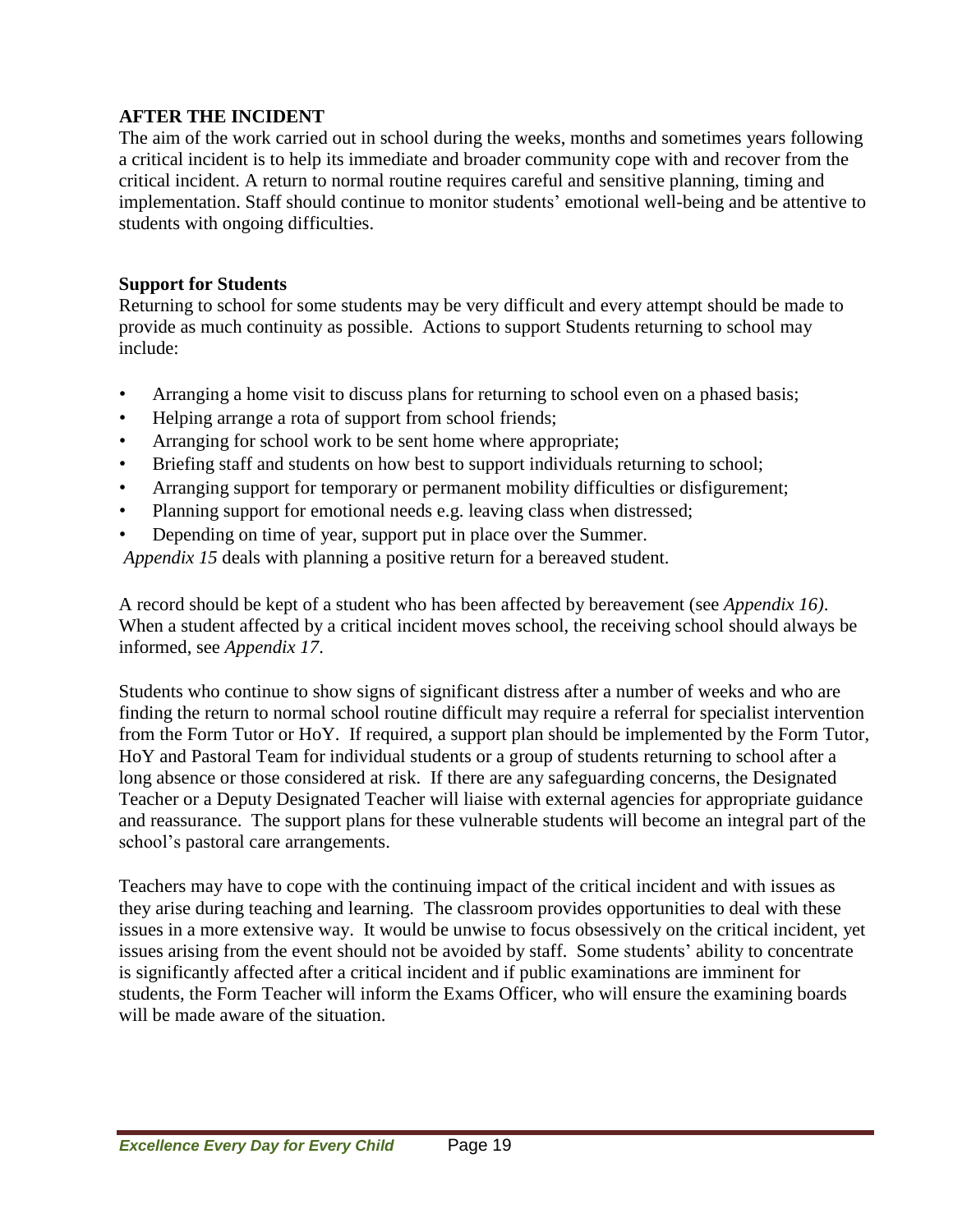### **Support for Bereaved Families**

The family of a student who has died will require support for a long time after the tragic event. Family members may be at the same school and have difficulty in adjusting to their loss. Parents' permission should be sought if the school wish to remember the student in services etc.

The return of personal belongings and/or school work to the family, perhaps in a 'memory folder' or 'memory box' needs to be handled sensitively. The belongings should be kept securely until parents or designated person(s) remove them. Schools should also consider what to do when events arise that would have involved the deceased student, for example, award ceremonies. These decisions will be based upon what is deemed appropriate by the CIMT and family. The management of public examination results and the return of controlled assessments also require careful consideration. Staff should take due cognisance of the circumstances and all decisions should be in line with family wishes.

### **Support for Staff**

Some staff may need support in the longer term. The strain on staff of leading a school through a critical incident can be profoundly disturbing and may not be identified until after the crisis. Staff, both teaching and non-teaching, can often underestimate the impact on them and may not recognise that they are experiencing difficulty. The Critical Incident Management Team will ensure that staff are directed to sources of support.

### **Memorials and Commemorations**

Holding a special assembly is a way of celebrating the life and achievement of the student or colleague and gives the school a corporate means of thanksgiving and farewell. The wishes of the bereaved family will be taken into consideration and school will be mindful of different religious faiths and accepted practices. Significant dates such as anniversaries or celebrations may revive deep feelings among students and staff and need careful handling if new problems are not to be created. Additional support for students and staff may be required at this time. In addition, it is important to take account of any long-term legal processes, for example, a court case or an inquest, possible media interest and any related public events which may be unsettling for the school.

### **Review of Critical Incident Management Plan**

A review should be carried out within six weeks of a critical incident (see *Appendix 2*). This review will be undertaken in collaboration with those support agencies involved and include consultation with the school community to evaluate the effectiveness of the Plan and to make necessary modifications if required.

The review will address the following questions:

- What went well?
- What was most/least helpful?
- Were there any gaps?
- Have all necessary referrals to support services been made?
- Is there any unfinished business?
- Have all records relevant to the Critical Incident been secured by the Principal?
- Are there any identified training needs?
- Does the Plan need to be reviewed/changed/updated?